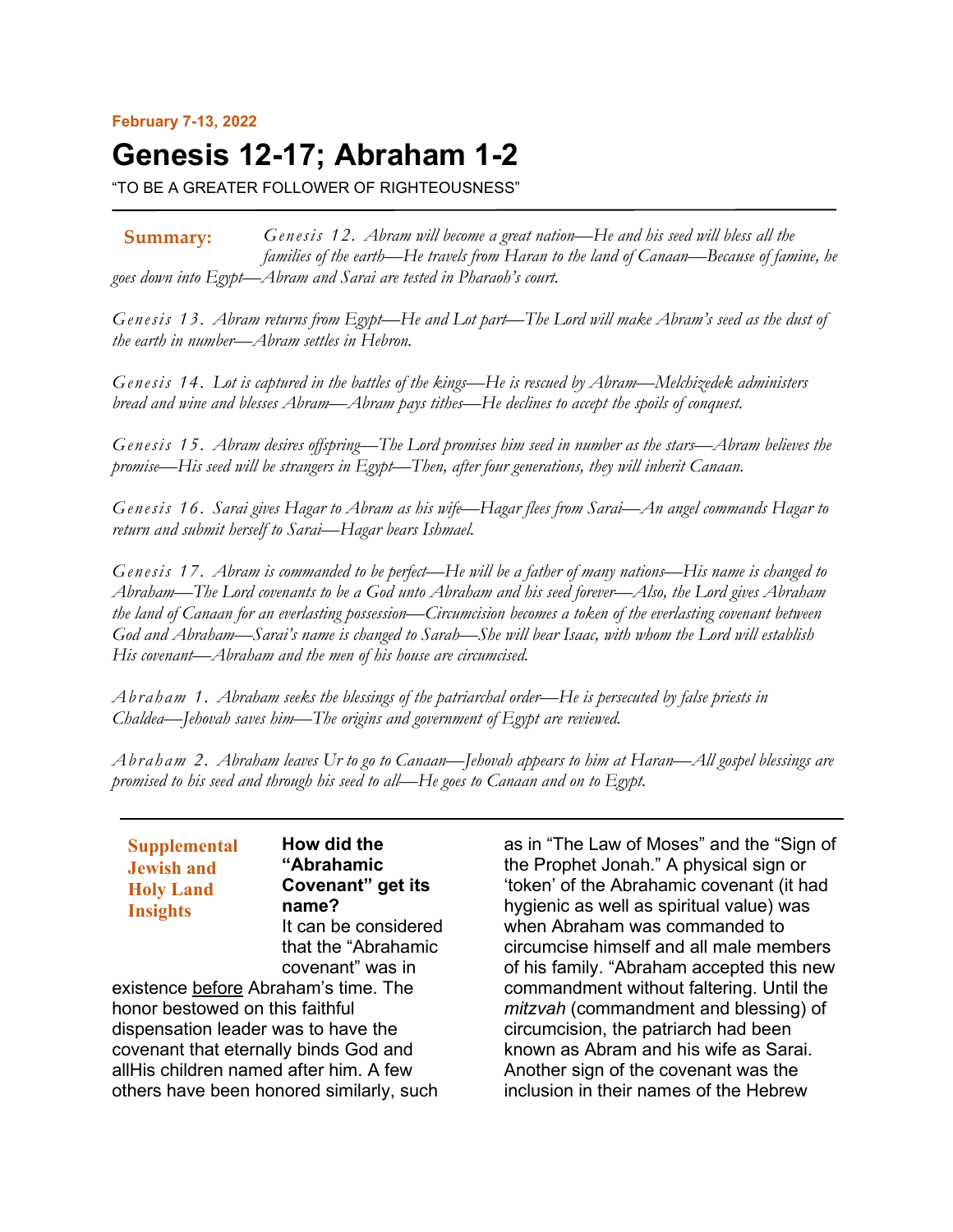#### letter *heh* (H) which is one of the abbreviations for the name of God." **(Encyclopedia Judaica Jr.)**

# **How important is a "new name" for the Children of Israel?**

It is a common practice among religious Jews that a special Hebrew name is given to the newborn child. It is an additional name to the one the person is usually known by. A girl receives her name at birth and the boy at eight days of age, at the circumcision. Conversion to Judaism is always accompanied by giving a new name, for men it is usually Abraham or *Ben Avraham* (son of Abraham). When blessings are given for health, at marriages and at other festive occasions, often the 'new' or 'special' name is used.

# **What is a token of giving a blessing?**

In some Jewish communities it is customary for the father to place his hands on their heads and bless his children on the Sabbath eve when he returns from the synagogue. "Hands are also significant in the symbolic act of bestowing a blessing. In rabbinic literature the priestly blessing is known as *nesi'at kappayim* ("raising of the hands") and is pronounced with the hands uplifted, and the fingers spread in a special formation (two outer fingers together and a "v" split to the two inner fingers). In fact, this special formation of the hands is often engraved on the tombstones of *kohanim* (priests)." "In the same way that priests lift their hands in blessing, so parents place their hands on the heads of their children when they bless them. (For example, in the Bible, Jacob blessed his grandsons, Ephraim and Manasseh, by placing his hands on their heads.) Placing the hands on another person is symbolic not only of transferring blessing but also of passing on authority. In *Talmudic* times, scholars received their rabbinic ordination through the symbolic act of placing of the hands (known as *semikhah*)." **(Encyclopedia Judaica Jr.)**

# **How do covenants testify of the Messiah?**

A "chiasmus" can be noted in the positioning of the Savior in the center of the ancient covenant and the restored modern covenant.

| 1. ancient days<br>2. Crossroads<br>of the East | In <b>ancient days</b> in the<br><b>Crossroads of the</b><br><b>East</b> (center of the<br>ancient world) people<br>had to <b>come</b> to the    |
|-------------------------------------------------|--------------------------------------------------------------------------------------------------------------------------------------------------|
| 3. come                                         | living prophets to<br>receive the                                                                                                                |
| 4. Word of God                                  | Word of God.<br>In the Meridian of<br>times, there was one                                                                                       |
| 5. the Word                                     | called "the Word."<br>(John 1:1-2) He made it<br>possible for us to<br>return to the Fathers'                                                    |
| 4. Word of God<br>$3.$ sent                     | presence, that is the<br>covenant The <b>Word</b><br>of God is sent to the<br>people throughout the<br>world by living<br>prophets living in the |
| 2. Crossroads<br>of the West                    | <b>Crossroads of the</b><br><b>West</b> (which is the<br>center of the modern                                                                    |
| 1. latter days                                  | world) in the <b>latter</b><br>days.                                                                                                             |

# **What may be the significance of a birth date?**

Isaac was a miracle child, born of Sarah who was ninety-years old and barren. When she became pregnant, even in ancient parameters, one could ask, "what did the neighbors say?" That is where a reflection on language helps, because the name Isaac in Hebrew means laughter, humor, amusing or delightful. Abraham and Sarah were delighted. A supposed human impossibility turns out to be a Godgiven fulfillment. In the Lord's own plan, he kept his promises (covenant)! "According to the *Aggadah* (Jewish legends and traditions), Isaac was born to Sarah on the first day of Passover,"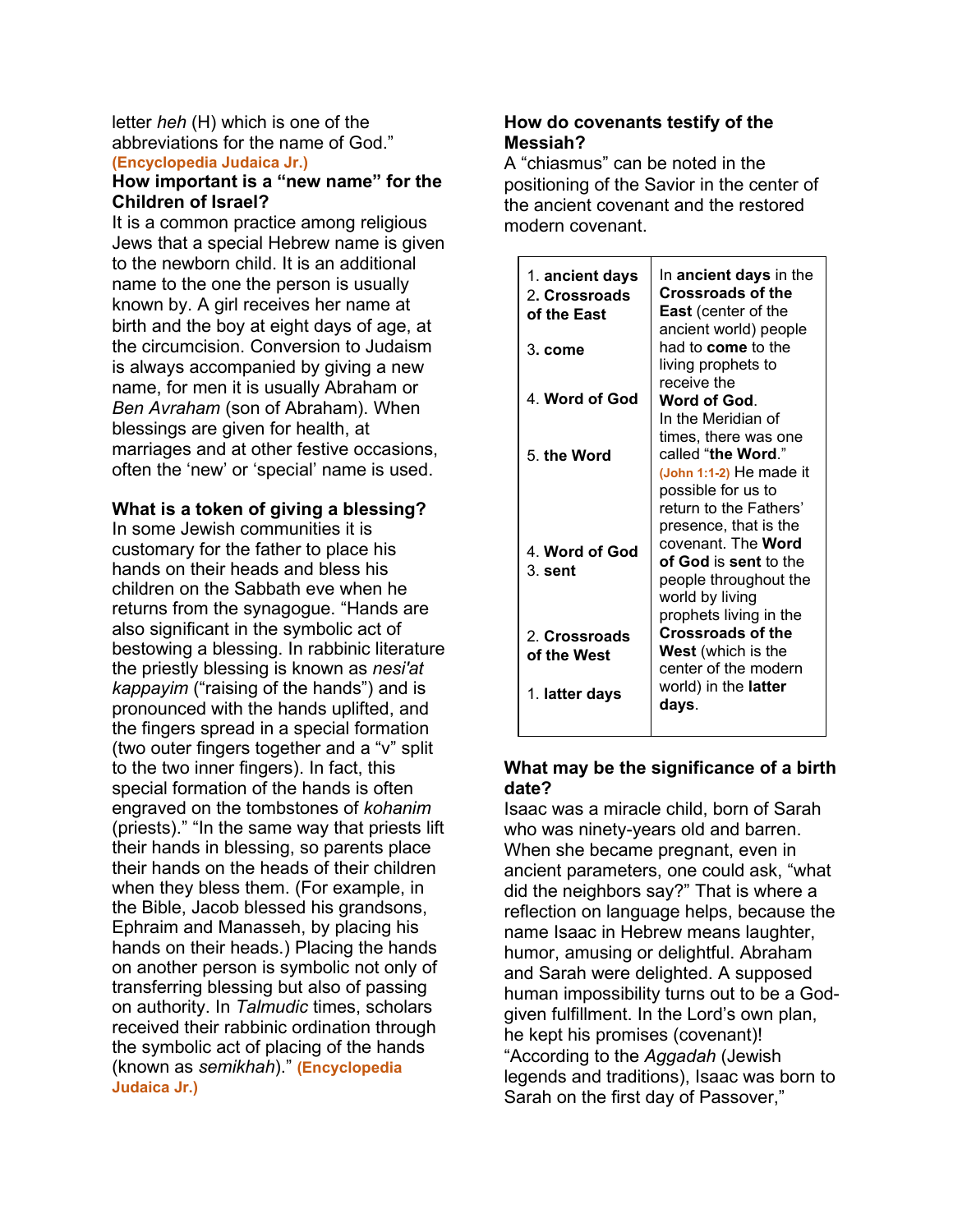**(Encyclopedia Judaica Jr.)** According to revelation, the Church of Jesus Christ of Latter-day Saints was organized, April 6, 1830, which in that year of the solar calendar, the Savior was born the same day. Using the biblical and Jewish lunar calendar, that day was the first day of Passover that year. That means that the firstborn Son of God was born to Mary on the first day of Passover. 18-centuries earlier, Abraham, who was saved from a pagan human sacrifice in the Ur of Chaldees was instructed by the Lord to sacrifice his firstborn son of Sarah. Later we see that Isaac was saved from human sacrifice as well. Those two men experienced a profound way of being taught about the planned atonement through the firstborn Son of God, who would, actually, be the one to be sacrificed.

#### **What message did Biblical sacrifices teach?**

"The Hebrew term for sacrifice, *korban*, is from a root meaning "to draw near," and originally denoted that which was brought near, or offered, to God. It is also possible that the term signified "that which brings man near to God" and, indeed, a late *Aggadic* (Jewish legends and traditions) source interprets sacrifices in this sense." **(Encyclopedia Judaica Jr.)** The place where Abraham was commanded to bring Isaac to be sacrificed was Mount Moriah. In Hebrew, '*moreh'* refers to teacher and '*Yah'* is the shortened version of the sacred name of the Lord, Jehovah. The sacrifice of Isaac was an experience in being "taught of the Lord." It was part of the profound teaching moment of the Lord; the firstborn son, the Lamb of God, who would be offered at the same mount. "The next day John seeth Jesus coming unto him, and saith, Behold the Lamb of God, which taketh away the sin of the world." **(John 1:29)** "And the angel said unto me: Behold the Lamb of God, yea,

even the Son of the Eternal Father . . ." **(1 Nephi 11:21)** In ancient times, sacrifices always happened at the north end of the altar. This is mentioned in the Bible. "And he shall kill it on the side of the altar northward before the LORD: and the priests, Aaron's sons, shall sprinkle his blood round about upon the altar." **(Leviticus 1:11)** The place of crucifixion was at the north end of Mount Moriah, north of the altar. Additional symbolism can be found by comparing the rabbinic tradition that Isaac was in his early thirties when Abraham brought him to Mount Moriah. Jesus was sacrificed on the eve of his thirty-fourth birthday, (the first day of Passover that year).

## **How ancient is the "sacrament?"**

Beginning at the times of the Children of Israel, and continued by the Jews to this time, during the Passover meal, the master of the house will pour and bless wine (it should be "new Wine") three different times. He sips first, and then everyone else may sip. After each occurrence of wine there is a breaking and blessing of bread (unleavened) three different times. Again, each time the master blesses and eats a broken piece, then everyone else eats a piece. The remarkable exception is that at the beginning of the meal the middle of the three bread pieces is broken in two and a broken piece (largest of the two) is hidden for the children to find later in the Seder service. When that hidden piece is found, that part (fourth time bread is used) is blessed, broken, and the master eats the first part, then everyone follows his example. The fourth cup of wine is then poured full (more than the previous three "sips") and the master instructs everyone to "drink all of it." The present Jewish Passover feast is in fact an annual event to remember Israel's deliverance. In a religious Jewish home,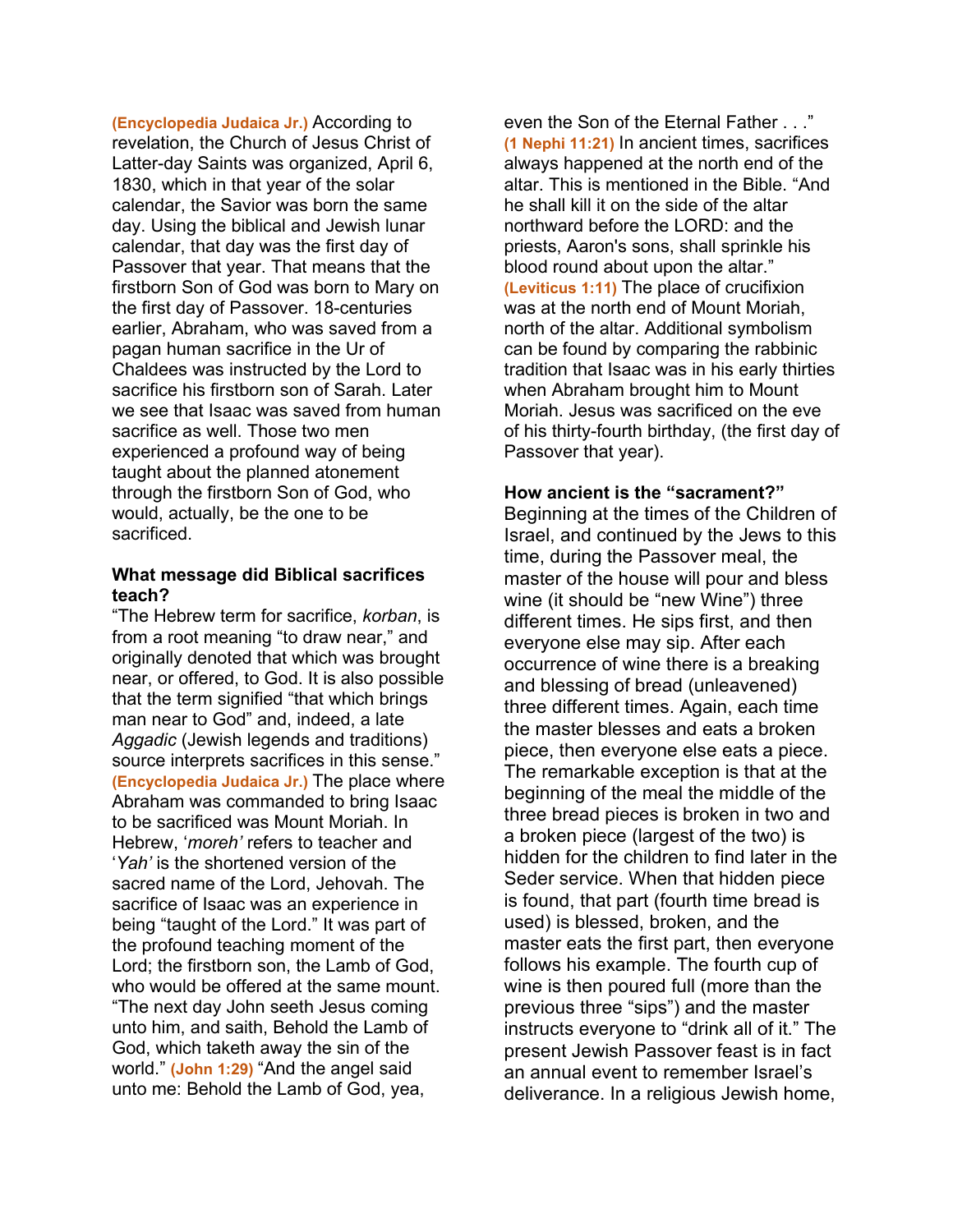a weekly reminder of the first Passover is done with a "*Kiddush*" (sip of wine, juice, or water) The master of the house always pours the wine with an appropriate blessing, sips first, followed by everyone else sipping the wine. He then breaks a piece of bread and after the appropriate blessing, eats the first piece with everyone following his example. The prayers said include an anticipation of an even greater deliverance, greater than the first Passover deliverance. Weekly, members of the Church of Jesus Christ of Latter-day saints take a "sacrament" that consists of bread that is broken, blessed, the presiding Elder partakes first, then water (nowadays, water instead of wine) is blessed. Again, the presiding authority partakes first and then everyone follows. This is done in "remembrance" of the greater deliverance provided by the Savior's atonement. It should be considered that symbolically, the Jews, descending from former-day Israelites take wine and bread in anticipation of a greater deliverance while Later-day Saints, latter-day Israelites, take bread and wine (water) in remembrance of that great deliverance. There, you have another chiasma – with the Savior's atonement as the center point.

## **What sign or token of the covenant has been modified?**

The ancient sign of being a part of the Children of Israel has been changed from male circumcision at eight-days of age (or Orthodox conversion), to the restoration sign of baptism by immersion, usually at eight years of age. Unaware of this change, the Jews continue this custom. "A special chair is set aside for Elijah at circumcisions, as he is called the protector of children, and the upholder of the covenant between God and Israel,

and Elijah is supposed to visit every Jewish home on Passover, so a special cup of wine (or juice) is set aside for him. And, says the *Midrash* (scripture commentary), when the time is right, it will be Elijah who will herald the coming of the Messiah." "Jewish custom provides for great festivity and joy following the birth of a child. A boy is named when he is eight days old at his circumcision ceremony, an event of great religious importance and happy celebrating. A girl is named in the synagogue on the first day following her birth on which the *Torah* is read. The service, usually on the Sabbath, is likewise followed by a festive meal popularly known as a *Kiddush*." **(Encyclopedia Judaica Jr.)** To Temple endowed members of the Church of Jesus Christ of Latter-day Saints, the blessing and naming of newborn children renders them a child of the covenant. In New Testament times, the Jewish part of the church membership, especially in Jerusalem, appear to have been very hesitant to cease from the rituals and ceremony of the law of Moses **(Acts 21:17– 25)**. This is a clear difference among the Nephites, in which there seems to have been a cessation of the circumcision practice immediately upon their recognition of the death and resurrection of the Savior, Jesus Christ. **(3 Nephi. 15:1– 4; Moroni 8:8)**.

## **How am I a descendant or inheritor of Abraham and his covenants with God?**

"As for me, behold, my covenant is with thee, and thou shalt be a father of many nations. Neither shall thy name any more be called Abram, but thy name shall be Abraham; for a father of many nations have I made thee." **(Genesis 17:5)** The inclusion of "H," the Hebrew letter *heh* (Abram to Abra-'H'-am) is one of the abbreviations for the name of God. "And I will establish my covenant between me and thee and thy seed after thee in their